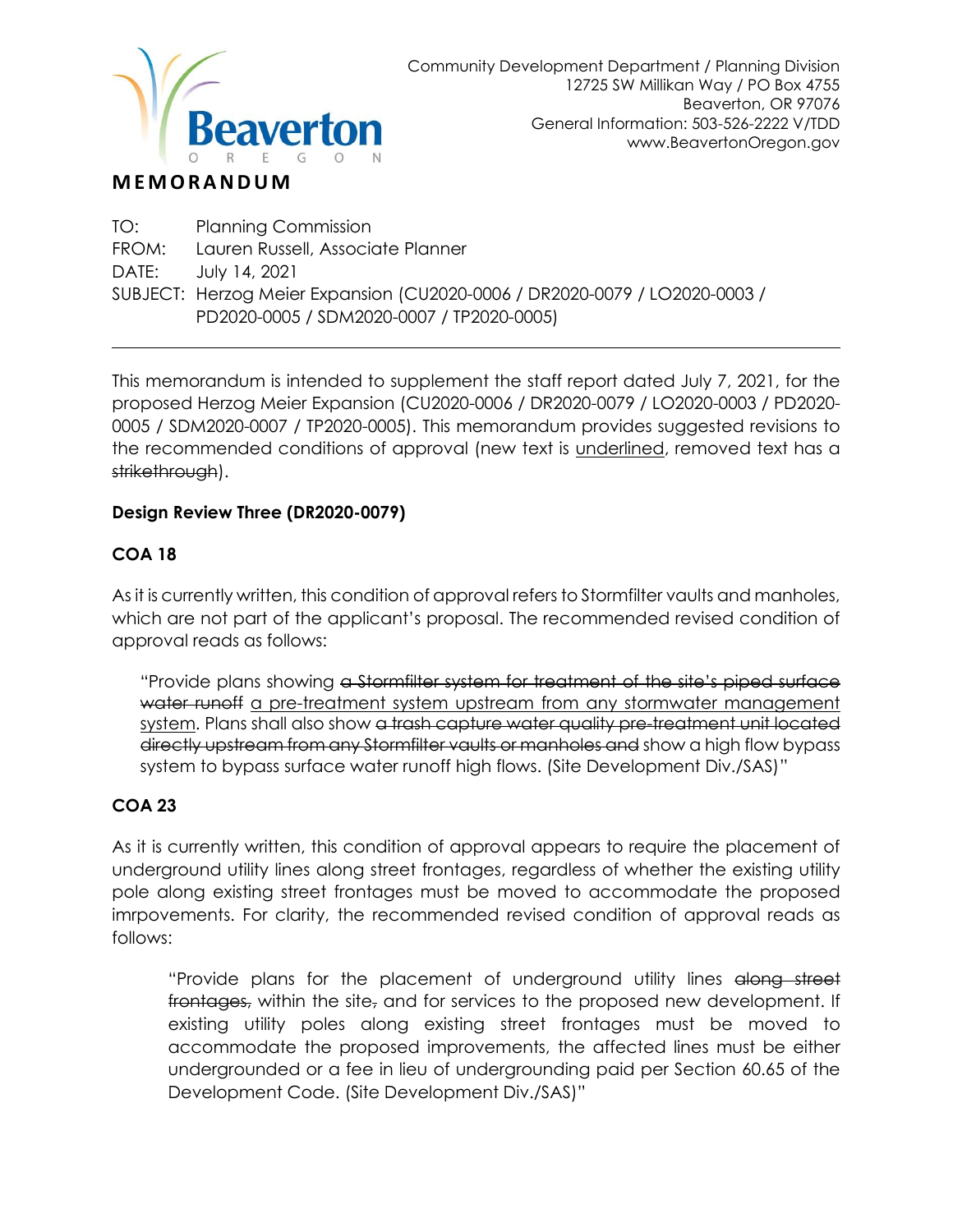## **COA 27**

As it is currently written, this condition of approval does not reference the Sidewalk Design Modification application, of which staff is recommending approval as conditioned. The recommended revised condition of approval reads as follows:

"Deed approximately four feet of right of way to the Oregon Department of Transportation along the site's frontage to SW Tualatin Valley Highway as necessary to accommodate the planned cross-section. The deeded right of way shall be sufficient for the required six-foot bike lane, 13-foot right turn lane, 7'-6" planter strip including standard six-inch curb, six-foot sidewalk, and one-foot maintenance buffer behind the sidewalk, except as modified by the Sidewalk Design Modification application. The deed must be to the State of Oregon, Oregon Department of Transportation. The ODOT District contact will assist in coordinating the transfer. ODOT shall provide verification to the local jurisdiction that this requirement has been fulfilled. The property owner must be the signatory for the deed and will be responsible for a certified environmental assessment of the site prior to transfer of property to the Department. Note: it may take up to three months to transfer ownership of property to ODOT. (Transportation/KM and ODOT/MD)"

## **COA 39**

On page 47 of the staff report, the findings for Design Standard 60.05.20.4 specify the location of the perimeter parking lot landscaping to which this standard applies but this locational information was omitted from the language of the recommended condition of approval. For clarity, the recommended revised condition of approval reads as follows:

"Submit a revised landscape plan showing shrub species that will form an evergreen hedge between 30 and 36 inches in height within the perimeter parking lot landscaping planter strip located between the proposed employee parking area and SW Whitney Way. (Planning/LR)"

#### **COA 51**

This condition of approval contains a typographical error. The recommended revised condition of approval reads as follows:

"Install signage near the entrance of the eastern-most northern-most driveway on SW 139th Way to restrict access into this driveway for employees and loading activities only (BDC 60.55.10.2). (Transportation/KM)"